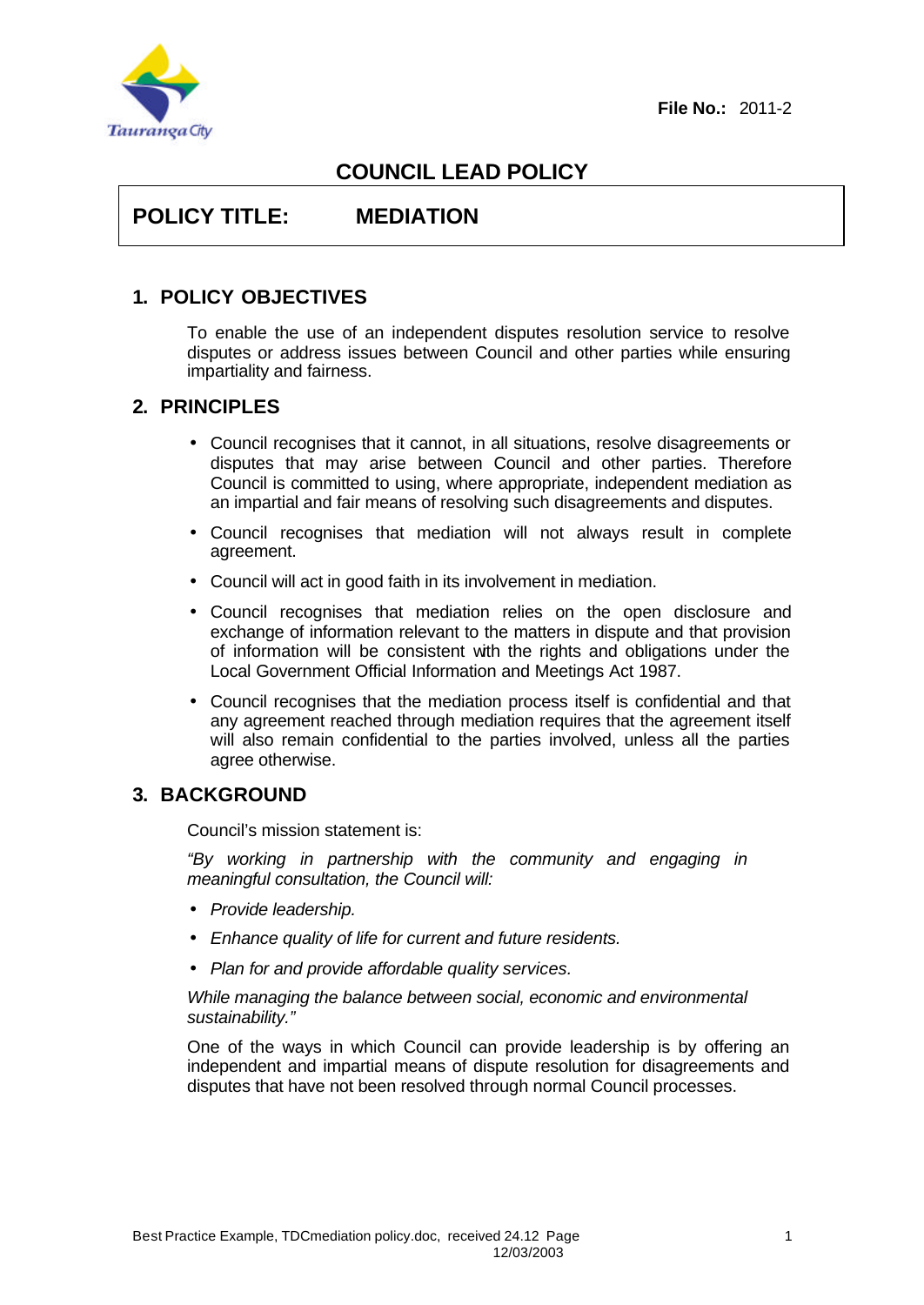### **What is mediation**

Mediation aims to provide a fair, consensus building dispute resolution process in which the disputing parties are empowered to:

- Clarify their needs and interests: and
- Acknowledge the needs and interests of other parties: and
- Become aware of the range of potential solutions and actively participate in good faith to achieve an agreement which:
	- satisfies their interests.
	- is fair.
	- is capable of implementation within existing statutory processes.

# **4. DEFINITIONS**

### **Mediation**

Is one option for resolving disputes and addressing issues. It is a voluntary, flexible process, conducted "without prejudice" and in confidence, in which an independent and impartial third party (the mediator) endeavours to help the disputing parties reach an agreement which resolves some or all of the issues in dispute.

### **Mediator**

A trained professional who is independent and impartial and who manages the mediation process by helping the parties to:

- define the issues in dispute: and
- relate those issues to the parties' underlying needs and interests: and
- explore possible options for resolving the issues: and
- where possible reach an agreement which resolves the issues in a manner consistent with the respective needs and interests of the parties.

The mediator is not a decision maker and has no authority to impose a decision on the parties. Nor is the mediator an advocate or legal advisor for any party.

#### **Mediation agreement**

In effect a contract between the mediator and the disputing parties. Matters usually covered include:

- Protocols relating to the process, based on those adopted by the Arbitrators' and Mediators' Institute of NZ (AMINZ).
- An acknowledgement that the mediation is "without prejudice" and confidential (within the limits of the law) and that participation in the process is voluntary.
- The mediator's role i.e. the "manager" of the process, not a decision maker or an advocate for or advisor to any party.
- Commitment from the parties that they will not involve the mediator in any subsequent legal proceedings nor attempt to hold the mediator liable for anything relating to or arising from the mediation.
- Payment of mediator's fee and associated costs.
- Statement that any agreement reached be reduced to writing and signed by the parties. Such agreement to be legally binding unless specifically agreed otherwise.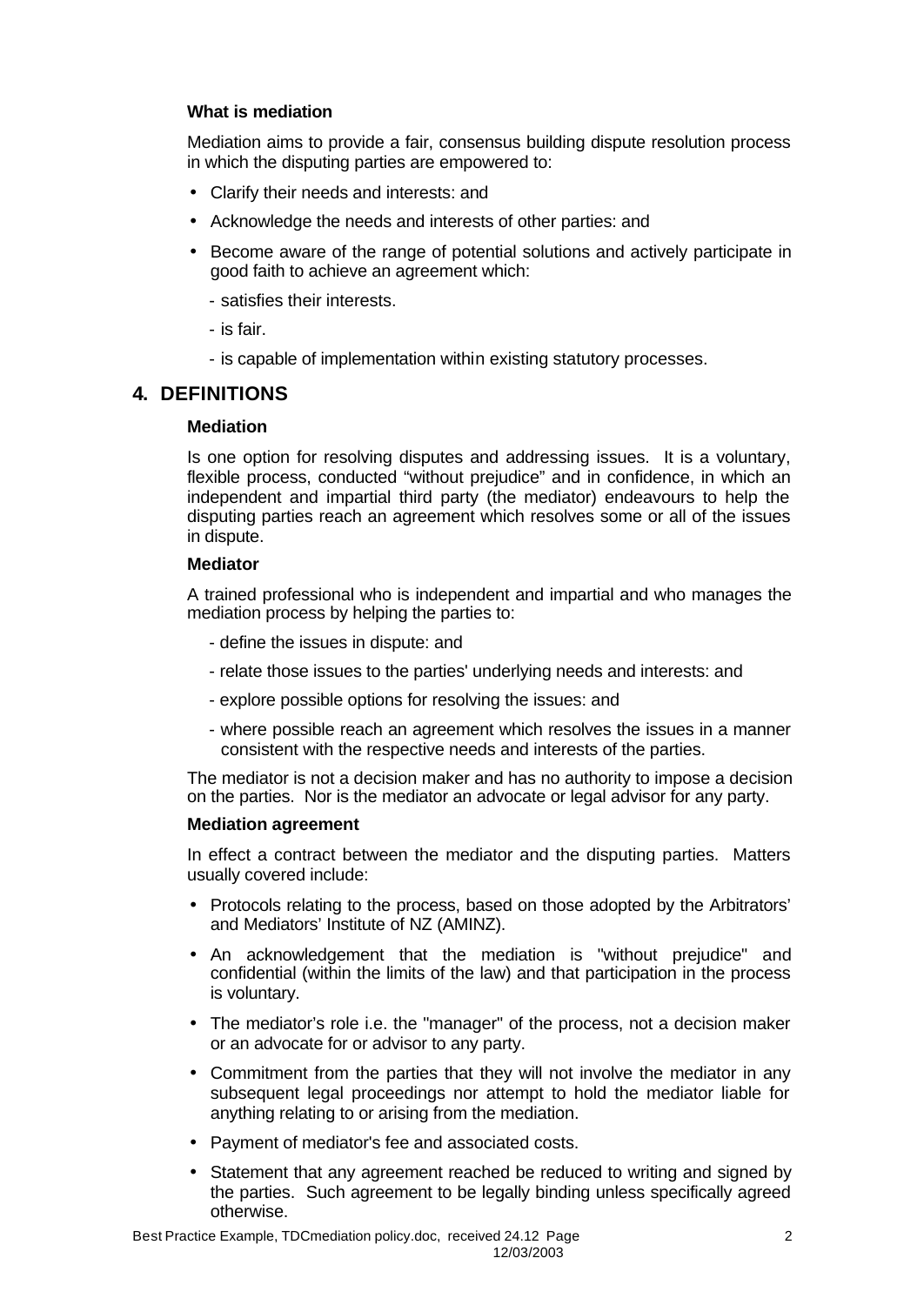- Reservation of parties' respective legal rights and remedies in the event that agreement is not reached.
- Disclosure of any past relationships and/or potential or actual conflicts of interest, the mediator has with any of the parties (Note, that such disclosure will remain an on-going duty throughout the mediation).

# **5. POLICY STATEMENT**

### **5.1. When Council will use Mediation**

Mediation will be an option if:

- An appeal is lodged with the Environment Court: or
- Council's customer/departmental complaints system has been used and an external party is still disputing the outcome: or
- The dispute is centred on issues arising from the use of the Resource Management Act. Building Act or other legislation and alternative processes are likely to be too costly in either money and/or time: or
- The issue is contentious and an unacceptable amount of staff time has been or could be spent on it: or
- The issue has a significant degree of political risk associated with it: or
- The issue is in dispute between Council and other local authorities or external organisations: or
- It is recommended by an external body and agreed to by parties to the matter: or
- Resolving the matter does away with the need to commence formal / statutory processes: or
- It can narrow the differences between Council and other parties before entering formal / statutory processes: or
- Council decides that using a dispute resolution process is in the best interests of Council: or
- The issue is about the behaviour or conduct of an elected member and that elected member has agreed to mediation.

# **5.2. When Council will not use Mediation**

Council will not offer or agree to enter mediation under the following circumstances, except as required otherwise by law:

- The issue is about the behaviour/conduct of staff and/or elected members: or
- Council considers another dispute resolution procedure may be more appropriate: or
- The dispute does not involve Council's business or responsibilities: or
- Council considers that the nature of the dispute / issue lacks sufficient grounds and/or is trivial or vexatious.

# **5.3. Providing Information to the Other Parties**

Information normally available through the Local Government Official Information and Meetings Act 1987 will be provided by Council to the other parties to the dispute via Council's legal advisor, if appropriate**.**

### **5.4. Agreement to Mediate**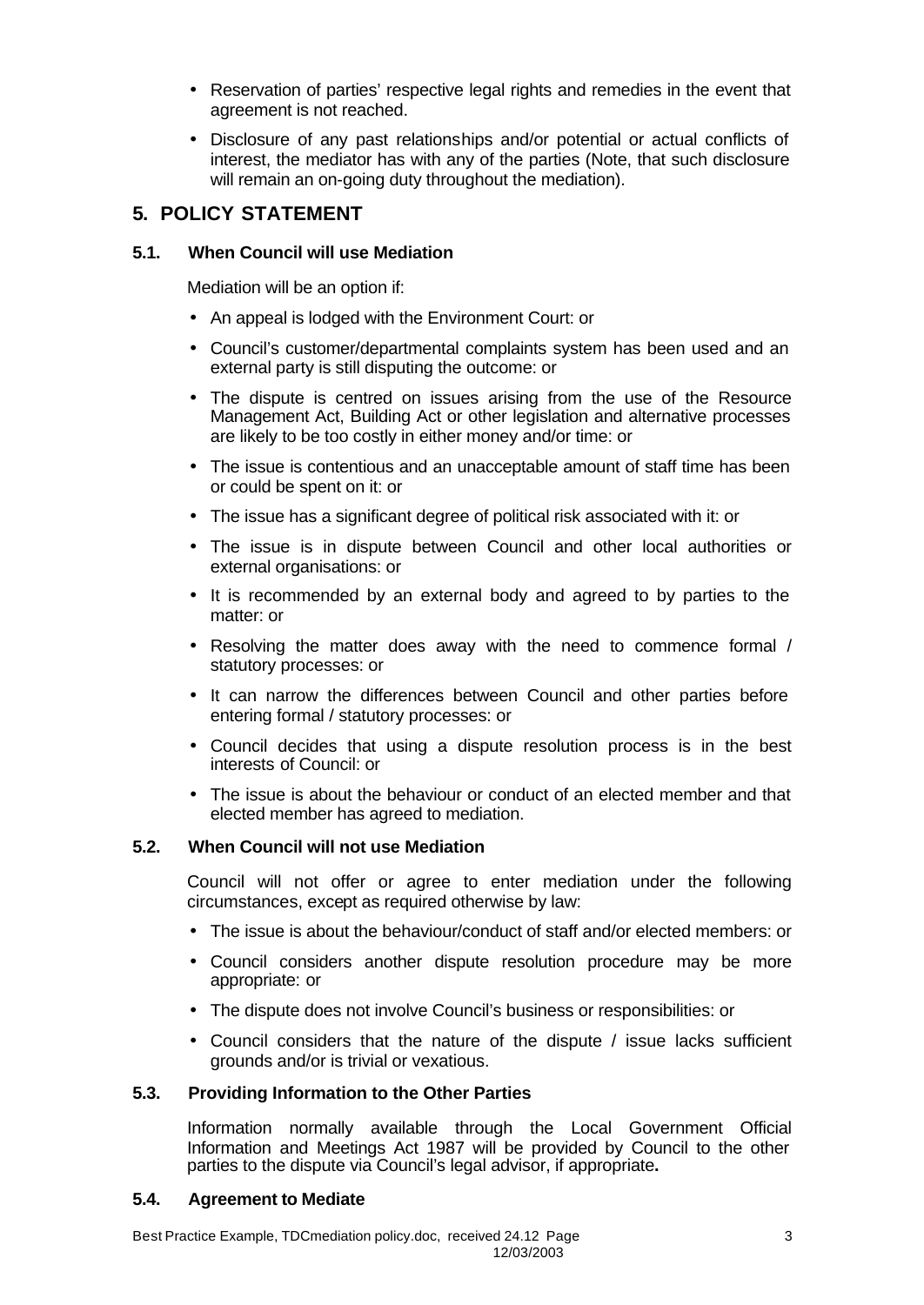All parties to a dispute must sign a mediation agreement before the commencement of mediation.

### **5.5. Agreements Reached in Mediation**

Agreements reached in mediation will be confidential unless specifically agreed otherwise by the parties.

Council representatives will, where possible, be given authority to settle.

Council will be bound by agreements reached in mediation by appropriately authorised representatives.

### **5.6. Cost of Mediation**

Council will share the cost of employing a mediator equally with other parties to the mediation.

Through the delegated authority of the Chief Executive, this may be changed where the cost of mediation may be a barrier to a party entering mediation and resolving the dispute and / or the goodwill and/or public benefit to be gained far outweighs the likely cost of mediation.

Council will not seek to recover any costs incurred, as a result of mediation, from any party to the mediation.

### **5.7. What this Policy does not apply to**

This policy does not:

- Replace any statutory appeal or statutory mediation process: and/or
- Replace any court imposed mediation: and/or
- Replace any specific dispute resolution procedures prescribed in legislation or as part of the terms of a contract: and/or
- Apply to employment matters: and/or
- Apply to insurance claims or potential insurance claims involving Council.

As a mater of clarification, Council may decide to use mediation to explore the possibility of reaching a settlement either prior to or during a statutory process but the statutory process remains available if mediation fails to provide a full agreement.

# **6. RELEVANT DELEGATIONS**

The Chief Executive will have delegated authority to:

- Decide whether mediation is offered / entered into: and
- Approve the people to represent Council's interest: and
- Approve the scope of the authority of Council representatives: and
- Agree the mediator to be used: and
- Agree with the other party on whether the mediation proceeding and any settlement agreement should not be confidential: and
- Decide any change to Council's share of the cost of mediation: and
- Sub-delegate any of the above.

# *7.* **REFERENCES AND RELEVANT LEGISLATION**

• Resource Management Act 1991.